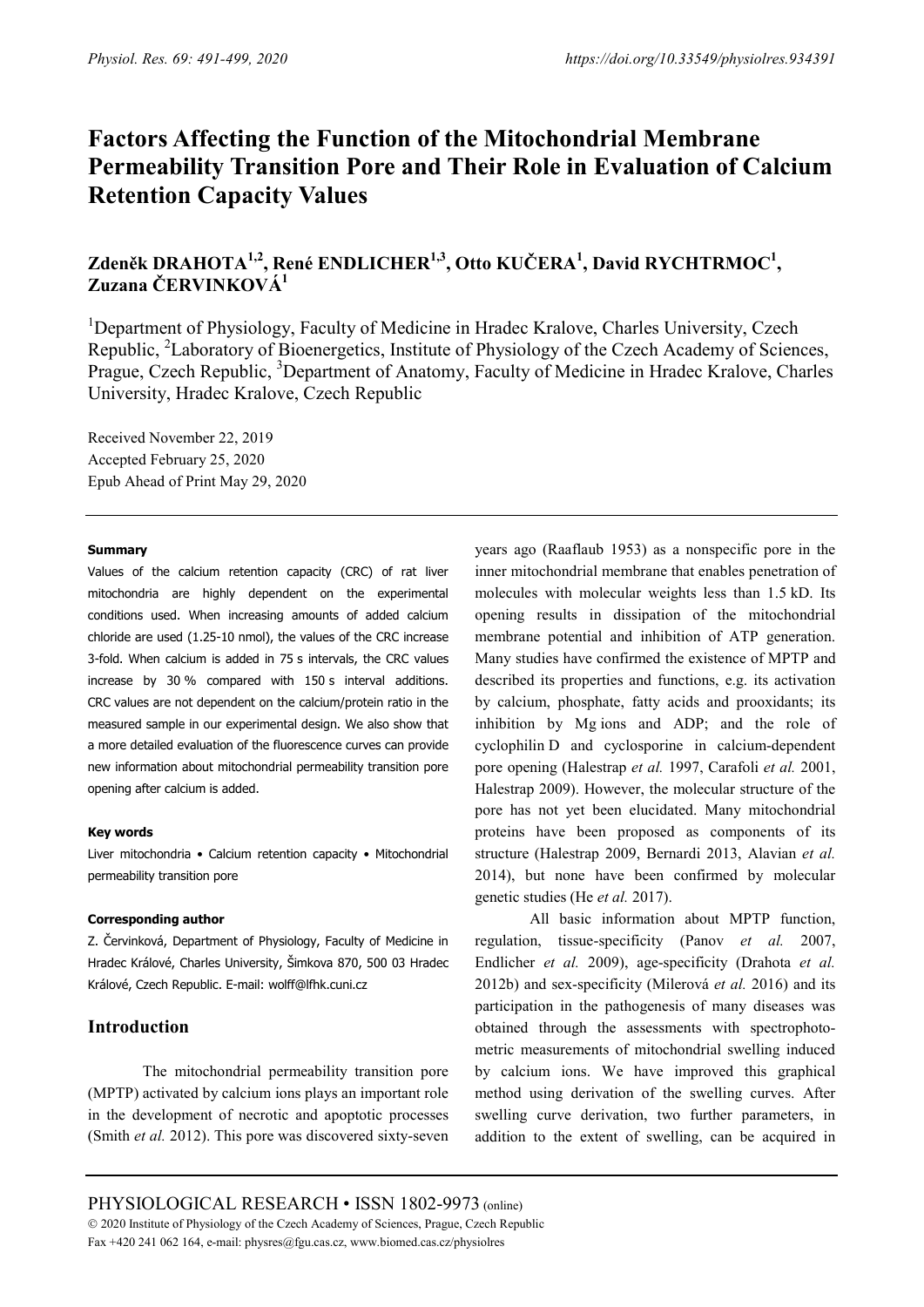a numeric form: the maximum swelling rate and the time at which the maximum swelling rate was reached after calcium addition (Drahota *et al.* 2012a).

More recently, a new approach based on a different principle has been used to evaluate the function and regulation of the MPTP in various mitochondrial preparations. The rationale of the method is based on the determination of the calcium retention capacity (CRC) value using the membrane impermeable fluorophore Calcium Green-5N (Ichas *et al.* 1997, Fontaine *et al.* 1998a). Calcium retention capacity indicates the number of calcium ions that must accumulate in mitochondria to induce pore opening. By this procedure, all information obtained from swelling measurements was confirmed. In addition, new data about pore regulation and function in various tissues and various pathological processes were obtained. However, this method of measuring CRC values has not yet been well standardized; therefore, the data obtained by various laboratories cannot be easily compared. According to our measurements, the CRC values are highly dependent on the composition of the incubation medium (Endlicher *et al.* 2019). In this communication, we describe that the CRC values are also dependent on the experimental protocol used. The main factors that affect the detection of CRC values are the calcium amount used for titration, and time interval between calcium additions. We also demonstrate that additional information about the process of pore opening during titration with calcium may be obtained from the resultant fluorometric curves.

# **Methods**

#### *Chemicals*

All chemicals, unless otherwise stated, were of analytical grade and obtained from Sigma-Aldrich (Darmstadt, Germany). Calcium Green-5N was obtained from Thermo Fisher Scientific Inc. (Waltham, MA, USA).

#### *Animals*

Male Wistar rats  $(215\pm 15 \text{ g})$  were obtained from Velaz (Lysá nad Labem, Czech Republic). The rats were housed at  $23\pm1$  °C and  $55\pm10$  % humidity, with air exchange 12-14 times/h and a 12 h light-dark cycle period. The animals had free access to a standard laboratory diet (ST-1, Velaz, Czech Republic) and tap water. All animals received care according to the guidelines set by the Animal-Welfare Body of Charles University, Czech Republic, and the EU Directive 2010/63/EU for animal experiments. Protocols complied with ARRIVE guidelines. The animals were sacrificed during deep inhalation of general inhalation anaesthesia by exsanguination from the aortic bifurcation. The livers were removed, washed in the cold isolation medium described below, and cut into small pieces.

# *Isolation of mitochondria*

Liver mitochondria were isolated as previously described (Bustamante *et al.* 1977). The washed and cut 3 g liver tissue was homogenized at  $0^{\circ}$ C by a Teflonglass homogenizer in an isolation medium containing 220 mM D-mannitol, 70 mM sucrose, 2 mM HEPES, 0.2 mM EGTA, and 0.5 g of fatty acid-free bovine serum albumin (BSA) per liter at pH 7.2. The 10 % homogenate was centrifuged for 4 min at 830x g, and the resulting supernatant was centrifuged for 15 min at 5200x g. The mitochondrial sediment was washed during two 10 min centrifugations (at 11200 and at 13000x g) in isolation medium lacking EGTA and resuspended in the same medium to a final volume of 3 ml. Isolated mitochondria were stored at 0 °C. The calcium retention capacity was measured immediately after isolation

#### *Determination of mitochondrial proteins*

The mitochondrial protein concentration was determined using the Bradford method with bovine serum albumin as a standard (Bradford 1976).

#### *Measurement of calcium retention capacity*

The mitochondrial retention capacity for calcium was evaluated using the membrane-impermeable fluorescent probe Calcium Green-5N on an AMINCO-Bowman Series 2 spectrofluorometer (Thermo Electron Corporation) at an excitation wavelength of 506 nm and emission wavelength of 592 nm. Measurements were performed at room temperature. A total of 1 ml of medium (125 mM sucrose, 65 mM KCl, and 10 mM HEPES at pH 7.2),  $1 \mu M$  Calcium Green-5N, 10 mM succinate,  $0.5 \mu M$  rotenone and mitochondria (adjusted to a protein concentration of 0.4 g protein/l) were added. Then, calcium chloride  $(CaCl<sub>2</sub>)$  was added at the amounts described in the figure captions at an interval of 75 or 150 s. The probe reversibly binds to calcium ions. After each calcium addition, the fluorescence of the probe increased, and then it decreased when the added calcium had accumulated. When the accumulated calcium reached the critical intramitochondrial concentration required for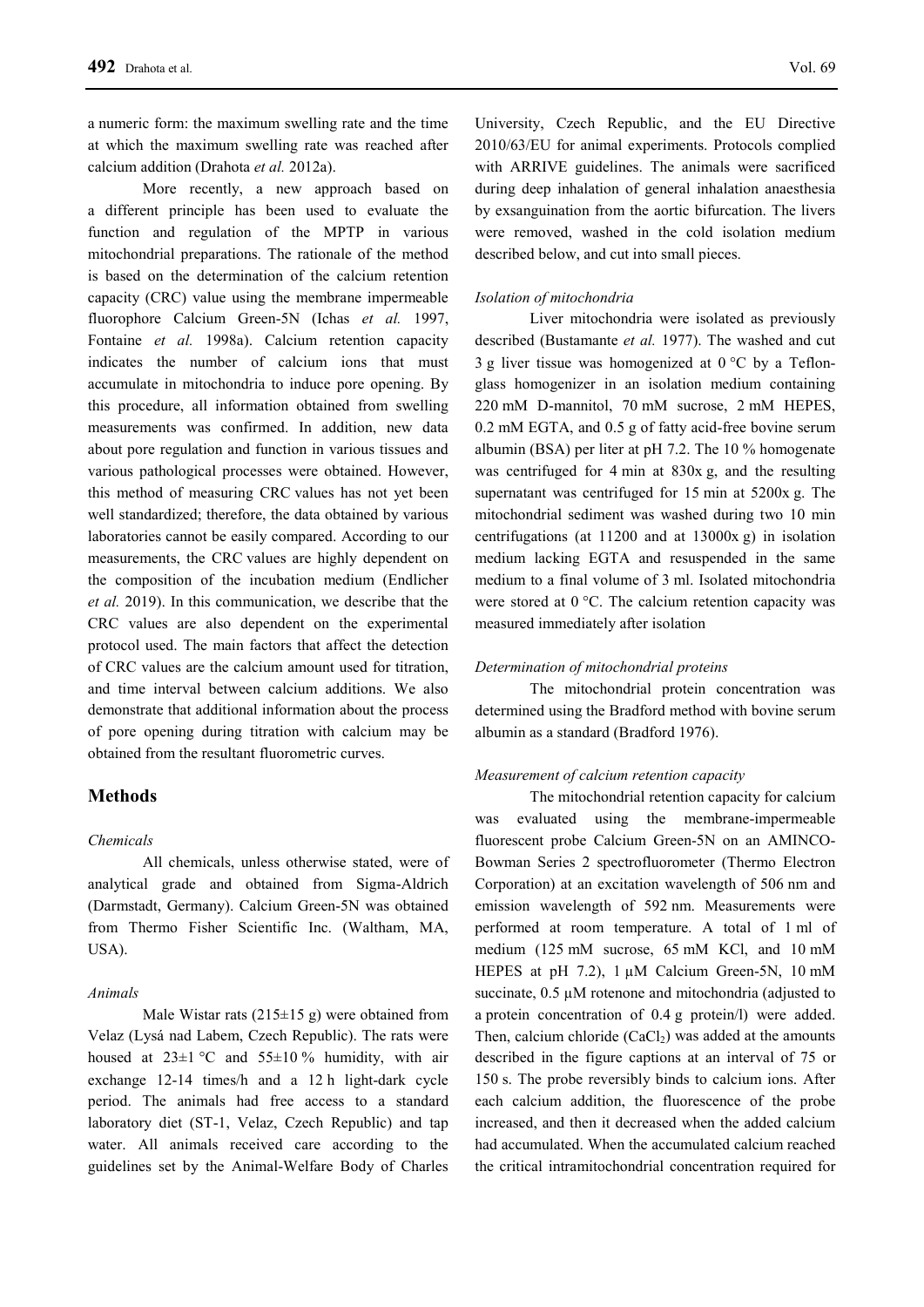pore opening, it was released, and the fluorescence rose dramatically (Ichas *et al.* 1997, Fontaine *et al.* 1998a).

#### *Statistical analysis*

The experiments were performed at least five times; representative results are shown. Values are depicted as the means  $\pm$  SD; p<0.05 was set as the threshold for statistical significance. Statistical evaluation was performed using GraphPad Prism 6.01 software (La Jolla, CA, USA). The data were first tested for normality by means of the Kolmogorov-Smirnov test. None of the data followed a Gaussian distribution and thus were all analysed by nonparametric tests. For the evaluation of the effects of different amounts of added calcium during the same interval, we used the Kruskal-Wallis test followed by Dunn's multiple comparisons test. For the comparison of changes between different time intervals and for evaluation of changes in the calcium/protein ratio, an unpaired two-tailed Mann-Whitney test was used.

# **Results**

In this communication, we claim that CRC values are dependent on the experimental conditions used, namely on the amount of calcium added in various portions required for the pore opening, and on the intervals between calcium additions.

When 1.25, 2.5, 5 and 10 nmol  $CaCl<sub>2</sub>$  were added in 150 s intervals, the CRC values increased at 2.5 nmol Ca by 147.8 %, at 5 nmol Ca by 226 %, and at 10 nmol Ca by 303.5 % compared with those from 1.25 nmol Ca additions (Fig. 1A, Fig. 2AB, Fig. 3AB).

When different amounts of calcium were added in 75 s intervals (Fig. 2AB, Fig. 3AB), CRC values were significantly increased to 130-140 % at all Ca doses (1.25-10 nmol) compared with those from doses added in 150 s intervals (Table 1).

When the protein concentration in the incubation medium differed, the values of CRC did not change (Fig. 4).



**Fig. 1.** CRC values depend on the amount of calcium added to induce pore opening. Determination of the CRC of isolated rat liver mitochondria incubated in the medium, as described in the Methods, with different amounts of added calcium. A total of 1.25, 2.5, 5 and 10 nmol of calcium chloride were added to the mitochondrial suspension in 150 s intervals. Fluorescence data (a.u. arbitrary unit) were registered in 1 s intervals (A). Evaluation of changes in fluorescence data after the 1<sup>st</sup> calcium addition at high resolution (B). Evaluation of changes in fluorescence data after the 3<sup>rd</sup> calcium addition at high resolution (C).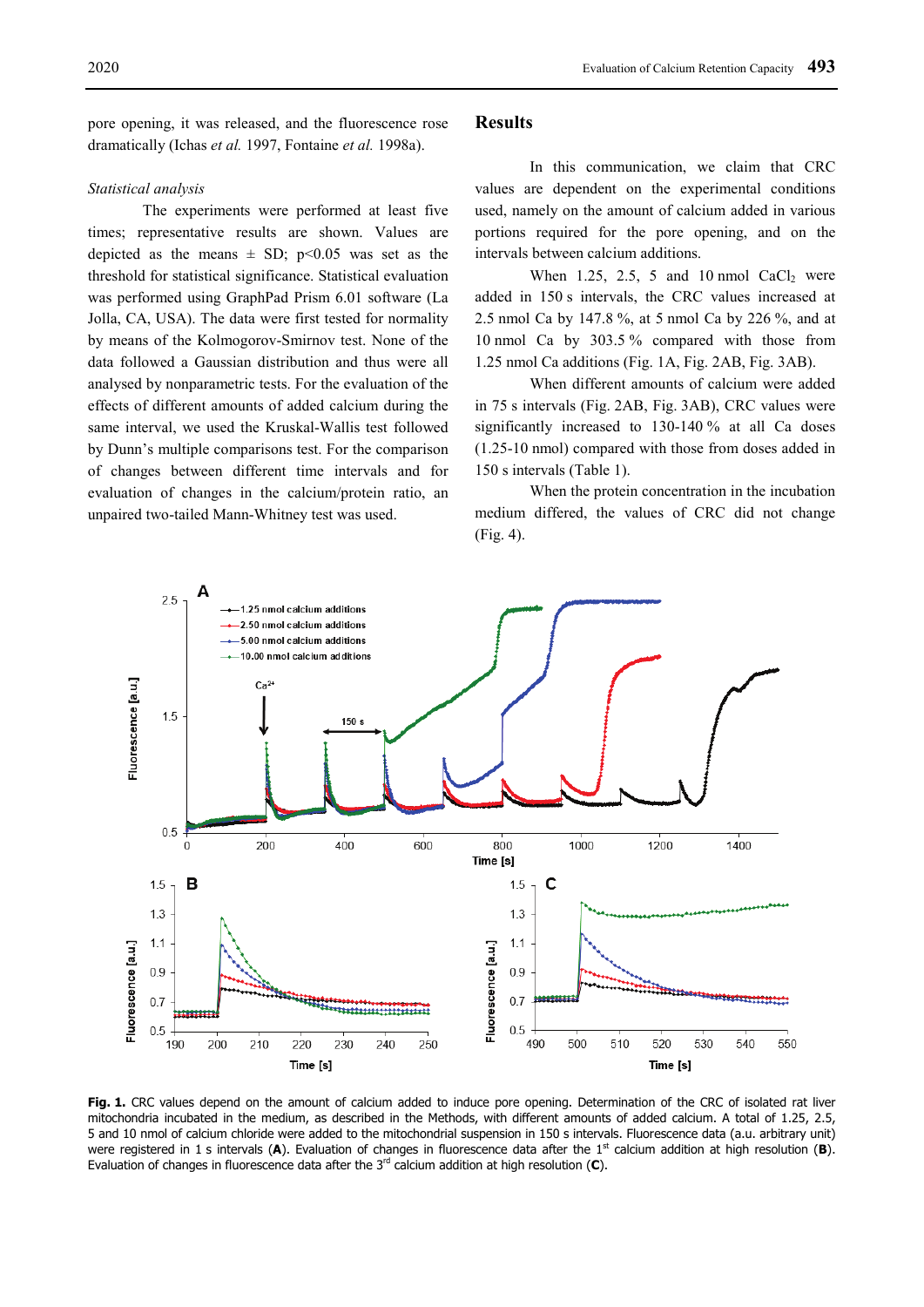

**Fig. 2.** CRC values depend on the interval between sequential additions of calcium. Determination of the CRC of isolated rat liver mitochondria with the addition of 1.25 nmol calcium chloride at 150 and 75 s intervals (**A**) and with the addition of 10 nmol of calcium chloride in 150 and 75 s intervals (**B**). Fluorescence data are in arbitrary unit (a.u.).



**Fig. 3.** Statistical evaluation of CRC changes. Statistical evaluation of changes in CRC upon adding different amounts of calcium chloride (1.25, 2.5, 5, and 10 nmol) in 150 or 75 s intervals (**A**). Statistical evaluation of CRC changes (%) (**B**).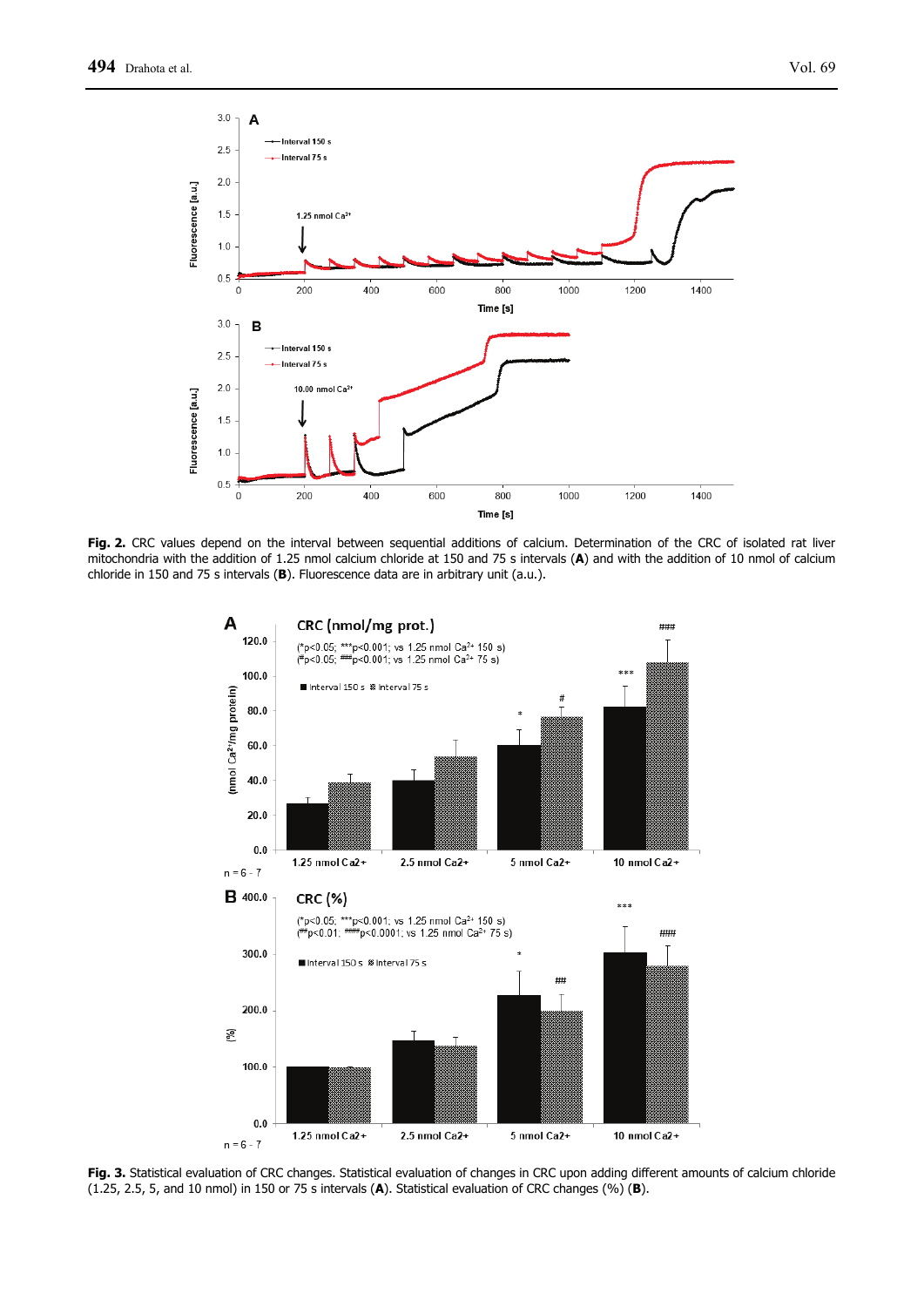

**Fig. 4.** CRC values in different calcium/protein ratio. Determination of CRC using different calcium/mitochondrial protein ratios. Amount of calcium added to both mitochondrial preparations was equal (1.25 nmol); intervals between calcium additions were also the same (150 s). Fluorescence is expressed in arbitrary unit (a.u.).

**Table 1.** CRC values determined by adding different amounts of calcium chloride in 150 or 75 s intervals and statistical evaluation of CRC changes.

| $Ca2+$ amount per addition | CRC (150 s interval) | CRC (75 s interval) | CRC ratio 75/150 s intervals |
|----------------------------|----------------------|---------------------|------------------------------|
|                            | (nmol/mg prot.)      | (nmol/mg prot.)     | $($ %)                       |
| 1.25 nmol $Ca^{2+}$        | $27.2 \pm 3.5$       | $39.1 \pm 5.1$      | $142.5 \pm 19.6$ **          |
| 2.5 nmol $Ca^{2+}$         | $40.2 \pm 6.1$       | $54.2 \pm 9.4$      | $134\pm19.2*$                |
| 5 nmol $Ca^{2+}$           | $60.7 \pm 8.6$       | $77.1 \pm 5.1$      | $129.4 \pm 16.0$ **          |
| 10 nmol $Ca^{2+}$          | $82.1 \pm 12.2$      | $108.3 \pm 12.9$    | $130.6\pm4.3*$               |

 $n=6-7$ ; \*  $p<0.05$ ; \*\*  $p<0.01$ .

All these data show that the novel method of determining CRC value must be standardized for obtaining reproducible and generally comparable CRC data from different laboratories. This standardization is needed because the CRC values are modified not only by the composition of the incubation medium but also by the experimental protocol used.

We also present data demonstrating that additional information may be acquired from classic CRC curves. When the fluorescence curves from Fig. 1A are evaluated at greater detail, we can see that after the first calcium addition with all calcium amounts used (1.25-10 nmol), the increased fluorescence values obtained after calcium addition return quickly back to the basal values (Fig. 1B). This finding indicates that, after all the added calcium had been accumulated in the mitochondria, the pore remained closed (Fig. 1B). The

same picture was obtained after the second calcium addition. However, after the third calcium addition (Fig. 1C), there was a decrease in fluorescence to basal values only after lower amounts of calcium were added (1.25, 2.5 and 5 nmol). After the highest amount of 10 nmol was added, there was only a small fluorescence decrease over a short period of time, followed by a period of large increase, which indicates opening of the pore and release of the accumulated calcium from the intramitochondrial space.

Moreover, another interesting detail can be inferred from Fig. 1A. It is obvious that, after the  $8<sup>th</sup>$  and  $6<sup>th</sup>$  additions of the two lowest calcium amounts (1.25 and 2.5 nmol), the calcium had accumulated, and the pore remained closed. However, after a short period of time, the pore was completely opened. At the two highest calcium amounts (5 and 10 nmol), we also observed two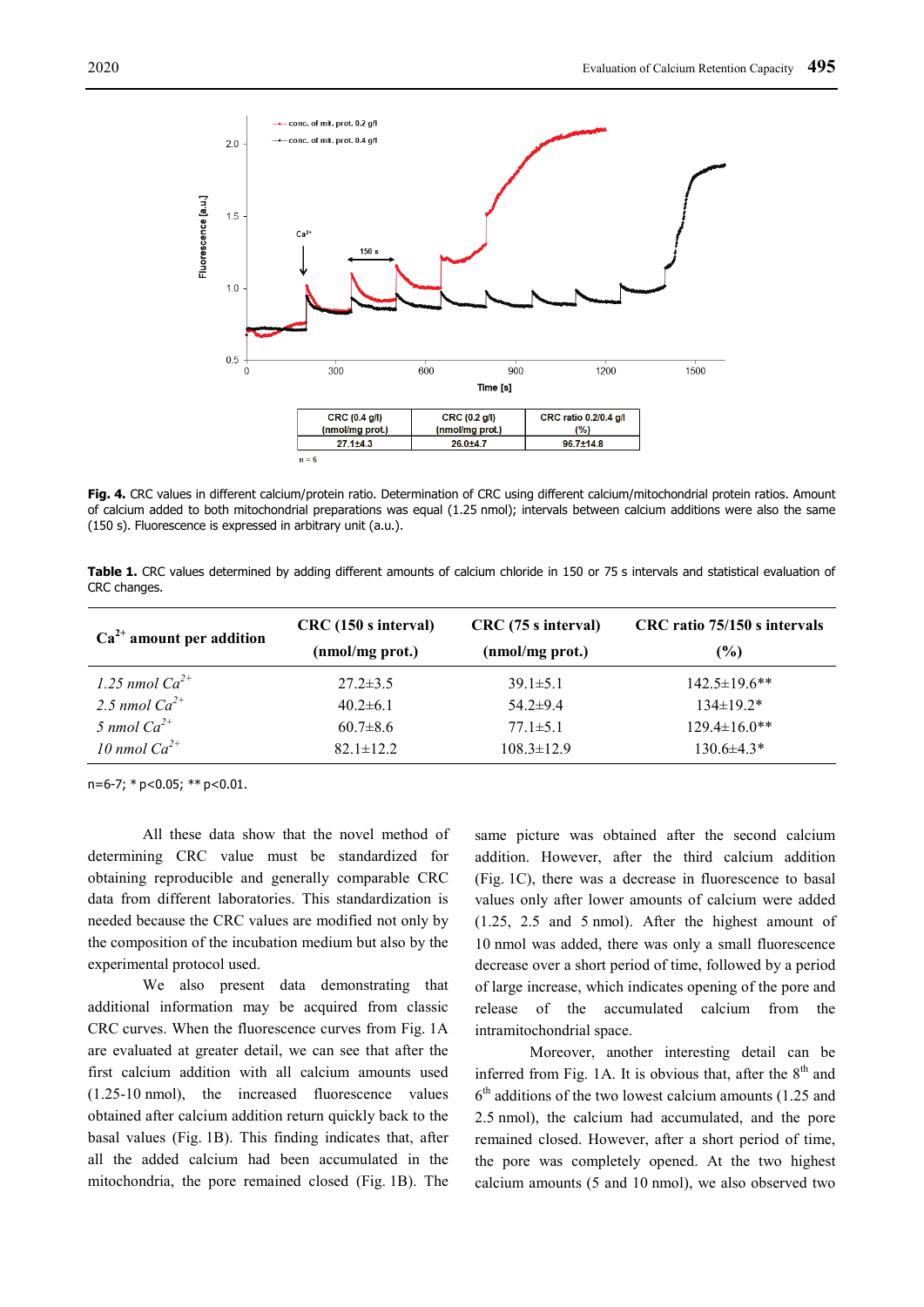possible rates of pore opening. This finding suggests that, after those particular additions, some duration of calcium action was required for complete pore opening by the calcium accumulated in mitochondria (Fig. 1A).

To confirm this time-dependent effect of accumulated calcium in further experiments, we present other data indicating that opening of the pore may have transpired over several phases (Fig. 5). For this experiment, we added increasing calcium amounts  $(5-200 \text{ nmol } \text{CaCl}_2)$  only once, and we followed the fluorescence changes for a longer period of time. At the lowest doses of calcium added (5 and 10 nmol), we observed a small increase in fluorescence due to the added calcium and a decrease in the fluorescence due to accumulation in the mitochondria. Fluorescence values returned to baseline and remained without change, which indicated that the pore was closed. However, after a long time period (900 to 1200 s), the fluorescence increased, indicating complete pore opening. These data show that even very low concentrations of accumulated calcium considered ineffective during initial pore opening may be effective after a longer period of action. Our data document that the time period required for pore opening

after calcium accumulation in mitochondria was shorter when increased calcium concentrations were added (Fig. 5). Curves obtained after the addition of 15, 25 and 50 nmol of calcium reveal two different pore opening rates. Curves with 100 and 200 nmol of calcium show only a small fluorescence decrease followed by an increase in fluorescence, indicating that the pore had fully opened. This figure also demonstrates that our experiments are performed at the calcium concentration range when Calcium Green is not yet fully saturated by calcium.

As shown in Fig. 5, the MPTP opens by the lowest calcium amount if it can act over a longer period. Additionally, even with higher calcium amounts added, it is obvious that some time passes before the accumulated calcium activates complete pore opening. Therefore, we may conclude that a dose-dependent time period is required before calcium accumulation in the matrix activates complete pore opening. Our data also show that the pore opening may transpire over several phases that are dependent on the amount of calcium in the mitochondrial matrix and on the duration of its action.



**Fig. 5.** MPTP opening after adding a single dose of calcium. Determination of fluorescence changes (a.u., arbitrary units) in mitochondrial suspension after adding a single dose of an increasing amount of calcium chloride (5-200 nmol). Experimental conditions are as described in the Methods.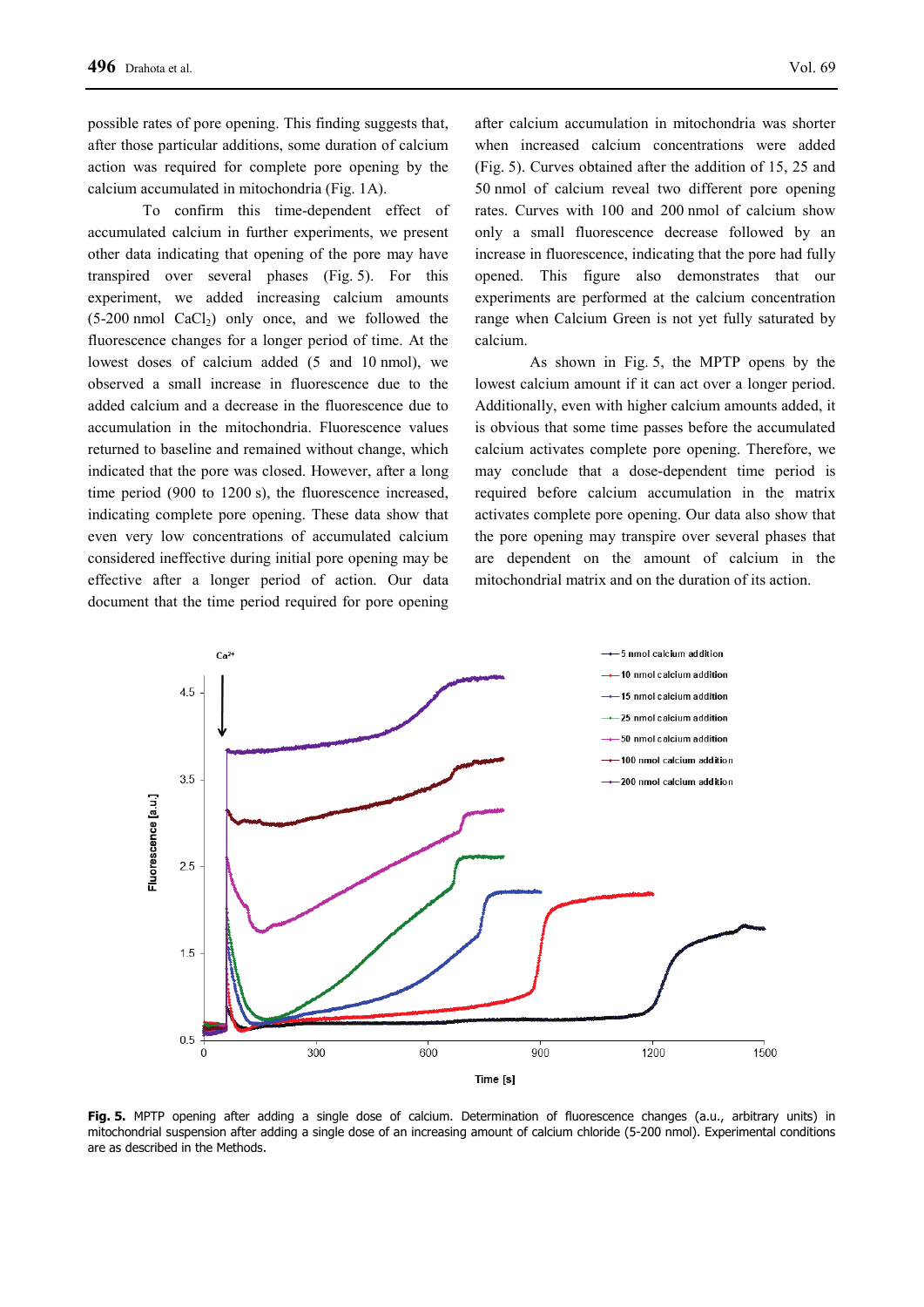### **Discussion**

Data presented in this communication add support to our previous findings indicating that the measurement of CRC values had not been well defined because CRC values depend on more factors than the medium composition used (Endlicher *et al.* 2019). We have shown in this communication that CRC also depends on the calcium amounts used to trigger MPTP opening and on the intervals between calcium additions but not on the calcium/protein ratio in measured preparations. Therefore, for comparability of CRC values described in the literature, it is necessary to provide and consider the factors mentioned above and standardize reporting the experimental conditions in more detail. Obviously, many other factors remain that might affect CRC measurements. The main problem in studies of the MPTP is that this pore has a very important role in the pathogenesis of many diseases, and although we know much about its function and regulation, our knowledge about its molecular structure is still insufficient.

Therefore, in this communication, we focused on elucidating the factors that can modify the CRC values, and we also showed that more data about the mechanism of the MPTP opening may be acquired from fluorescence curves because the fluorescence method is much more sensitive than the swelling method. We have shown that not only the medium composition but also the experimental protocol used may considerably affect the values of calcium retention capacity (Endlicher *et al.* 2019). Here, we describe two factors that should be taken into account when data from different laboratories are compared. The first factor described is the amount of calcium added to induce pore opening. Some authors prefer high peaks caused by the adding greater amounts of calcium ions, which open the pore more quickly (Fontaine *et al.* 1998b). Some prefer low peaks caused by lower amounts of calcium, which take more time to reach complete pore opening (Pardo *et al.* 2015). The next important factor that must be controlled for is the interval between sequential additions of calcium. We observed

# **References**

that changes in both above-mentioned parameters resulted in very different CRC values. Therefore, it is important to obtain consensus on the experimental protocol for the measurement of CRC values.

However, even more important is the fact that 67 years after MPTP discovery, we still do not know its molecular structure. Discussions regarding whether MPTP is a pore or just an unspecific hole in the mitochondrial membrane continue (Szabo and Zoratti 2014). The titles of many recent reviews point out words such as "Fixing a hole" (Di Lisa and Bernardi 2006), "MPTP: a mystery solved?" (Bernardi 2013), "MPTP: Where the known meets unknown" (Juhaszova *et al.* 2008), and "Enjoy the trip: Calcium in Mitochondria Back and Forth" (De Stefani *et al.* 2016).

These reviews demonstrate almost 50 years of unsuccessful work to resolve the problem of the molecular structure of the MPTP. Certainly new strategies and new methods are required. However, before new ideas and methods are accessible, there is still a chance to address remaining problems related to pore function, regulation and specificity, as well as its involvement in multiple pathologies, e.g. cardiovascular diseases (Weiss *et al.* 2003), cancer (Biasutto *et al.* 2010, Bonora and Pinton 2014), neurodegenerative diseases (Rao *et al.* 2014, Nicholls 2017), diabetes mellitus (Skrha *et al.* 2011), and liver steatosis (Einer *et al.* 2018), by the two methods available. These data will be important for both diagnosis and treatment.

#### **Conflict of Interest**

There is no conflict of interest.

#### **Acknowledgements**

This work was supported by the Charles University Program PROGRES Q40/02 and the Ministry of Education, Youth and Sports Project InterCost LTC17044. Language of this manuscript was corrected by the American Journal Experts, certificate verification key: D826-8D49-62EB-D714-E756.

ALAVIAN KN, BEUTNER G, LAZROVE E, SACCHETTI S, PARK HA, LICZNERSKI P, LI H, NABILI P, HOCKENSMITH K, GRAHAM M, PORTER GA JR, JONAS EA: An uncoupling channel within the csubunit ring of the F1FO ATP synthase is the mitochondrial permeability transition pore. Proc Natl Acad Sci U S A 111: 10580-10585, 2014. https://doi.org/10.1073/pnas.1401591111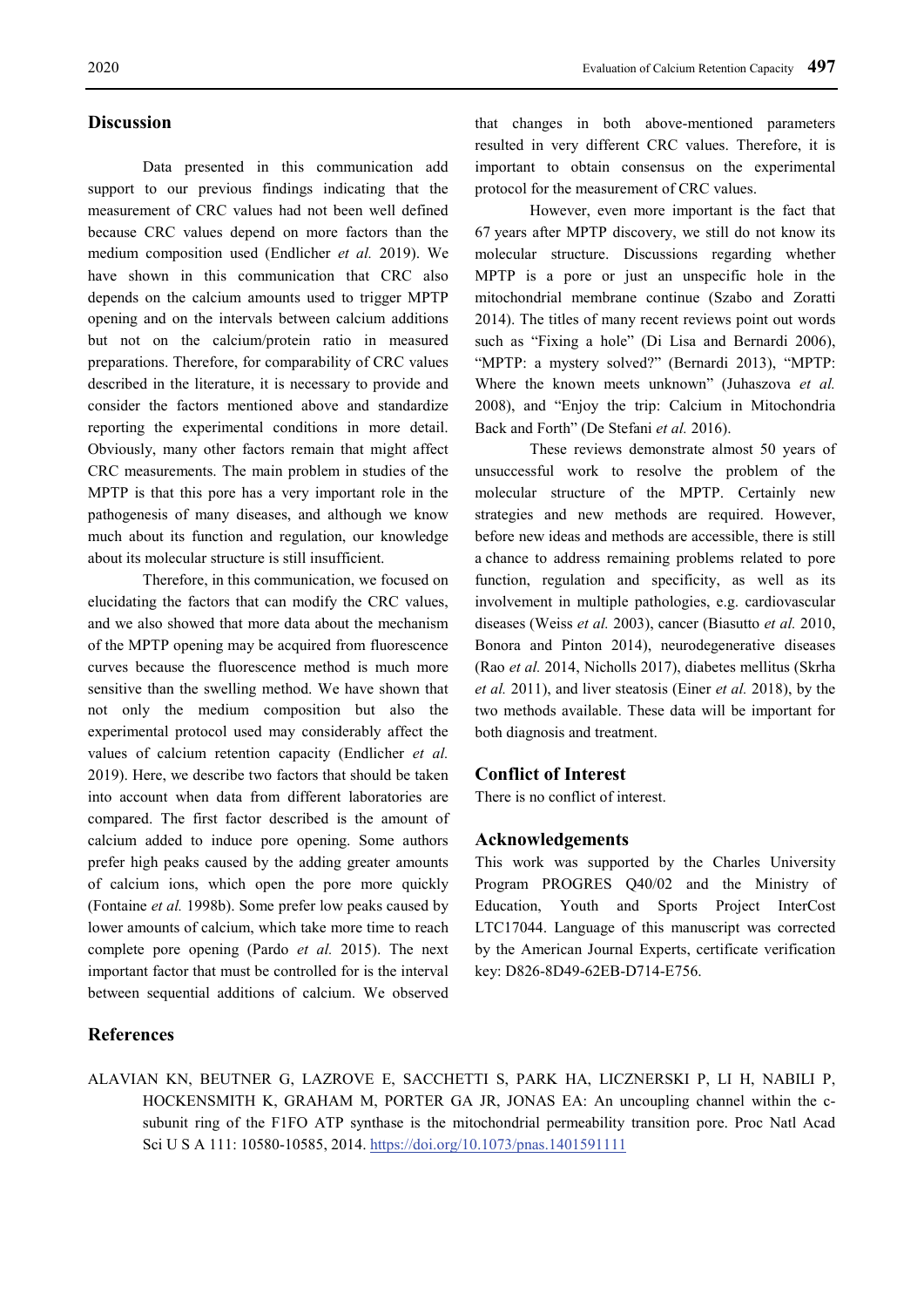- BERNARDI P: The mitochondrial permeability transition pore: a mystery solved? Front Physiol 4: 95, 2013. https://doi.org/10.3389/fphys.2013.00095
- BIASUTTO L, AZZOLINI M, SZABO I, ZORATTI M: The mitochondrial permeability transition pore in AD 2016: An update. Biochim Biophys Acta 1863: 2515-2530, 2016. https://doi.org/10.1016/j.bbamcr.2016.02.012
- BIASUTTO L, DONG LF, ZORATTI M, NEUZIL J: Mitochondrially targeted anti-cancer agents. Mitochondrion 10: 670-681, 2010. https://doi.org/10.1016/j.mito.2010.06.004
- BONORA M, PINTON P: The mitochondrial permeability transition pore and cancer: molecular mechanisms involved in cell death. Front Oncol 4: 302, 2014. https://doi.org/10.3389/fonc.2014.00302
- BRADFORD MM: A rapid and sensitive method for the quantitation of microgram quantities of protein utilizing the principle of protein-dye binding. Anal Biochem 72: 248-254, 1976. https://doi.org/10.1016/0003- 2697(76)90527-3
- BUSTAMANTE E, SOPER JW, PEDERSEN PL: A high-yield preparative method for isolation of rat liver mitochondria. Anal Biochem 80: 401-408, 1977. https://doi.org/10.1016/0003-2697(77)90661-3
- CARAFOLI E, SANTELLA L, BRANCA D, BRINI M: Generation, control, and processing of cellular calcium signals. Crit Rev Biochem Mol Biol 36: 107-260, 2001. https://doi.org/10.1080/20014091074183
- DE STEFANI D, RIZZUTO R, POZZAN T: Enjoy the trip: calcium in mitochondria back and forth. Annu Rev Biochem 85: 161-192, 2016. https://doi.org/10.1146/annurev-biochem-060614-034216
- DI LISA F, BERNARDI P: Mitochondria and ischemia-reperfusion injury of the heart: fixing a hole. Cardiovasc Res 70: 191-199, 2006. https://doi.org/10.1016/j.cardiores.2006.01.016
- DRAHOTA Z, ENDLICHER R, STANKOVA P, RYCHTRMOC D, MILEROVA M, CERVINKOVA Z: Characterization of calcium, phosphate and peroxide interactions in activation of mitochondrial swelling using derivative of the swelling curves. J Bioenerg Biomembr 44: 309-315, 2012a. https://doi.org/10.1007/s10863-012-9443-2
- DRAHOTA Z, MILEROVÁ M, ENDLICHER R, RYCHTRMOC D, ČERVINKOVÁ Z, OŠŤÁDAL B: Developmental changes of the sensitivity of cardiac and liver mitochondrial permeability transition pore to calcium load and oxidative stress. Physiol Res 61 (Suppl 1): S165-S172, 2012b.
- EINER C, HOHENESTER S, WIMMER R, WOTTKE L, ARTMANN R, SCHULZ S, GOSMANN C, SIMMONS A, LEITZINGER C, EBERHAGEN C, BORCHARD S, SCHMITT S, HAUCK SM, VON TOERNE C, JASTROCH M, WALHEIM E, RUST C, GERBES AL, POPPER B, MAYR D, SCHNURR M, VOLLMAR AM, DENK G, ZISCHKA H: Mitochondrial adaptation in steatotic mice. Mitochondrion 40: 1-12, 2018. https://doi.org/10.1016/j.mito.2017.08.015
- ENDLICHER R, DRAHOTA Z, CERVINKOVA Z: Modification of calcium retention capacity of rat liver mitochondria by phosphate and tert-butyl hydroperoxide. Physiol Res 68: 59-65, https://doi.org/10.33549/physiolres.933912
- ENDLICHER R, KRIVAKOVA P, LOTKOVA H, MILEROVA M, DRAHOTA Z, CERVINKOVA Z: Tissue specific sensitivity of mitochondrial permeability transition pore to Ca2+ ions. Acta Medica (Hradec Kralove) 52: 69-72, 2009. https://doi.org/10.14712/18059694.2016.107
- FONTAINE E, ERIKSSON O, ICHAS F, BERNARDI P: Regulation of the permeability transition pore in skeletal muscle mitochondria. Modulation By electron flow through the respiratory chain complex I. J Biol Chem 273: 12662-12668, 1998a. https://doi.org/10.1074/jbc.273.20.12662
- FONTAINE E, ICHAS F, BERNARDI P: A ubiquinone-binding site regulates the mitochondrial permeability transition pore. J Biol Chem 273: 25734-25740, 1998b. https://doi.org/10.1074/jbc.273.40.25734
- HALESTRAP AP: What is the mitochondrial permeability transition pore? J Mol Cell Cardiol 46: 821-831, 2009. https://doi.org/10.1016/j.yjmcc.2009.02.021
- HALESTRAP AP, CONNERN CP, GRIFFITHS EJ, KERR PM: Cyclosporin A binding to mitochondrial cyclophilin inhibits the permeability transition pore and protects hearts from ischaemia/reperfusion injury. Mol Cell Biochem 174: 167-172, 1997. https://doi.org/10.1007/978-1-4615-6111-8\_25
- HE J, FORD HC, CARROLL J, DING S, FEARNLEY IM, WALKER JE: Persistence of the mitochondrial permeability transition in the absence of subunit c of human ATP synthase. Proc Natl Acad Sci U S A 114: 3409-3414, 2017. https://doi.org/10.1073/pnas.1702357114